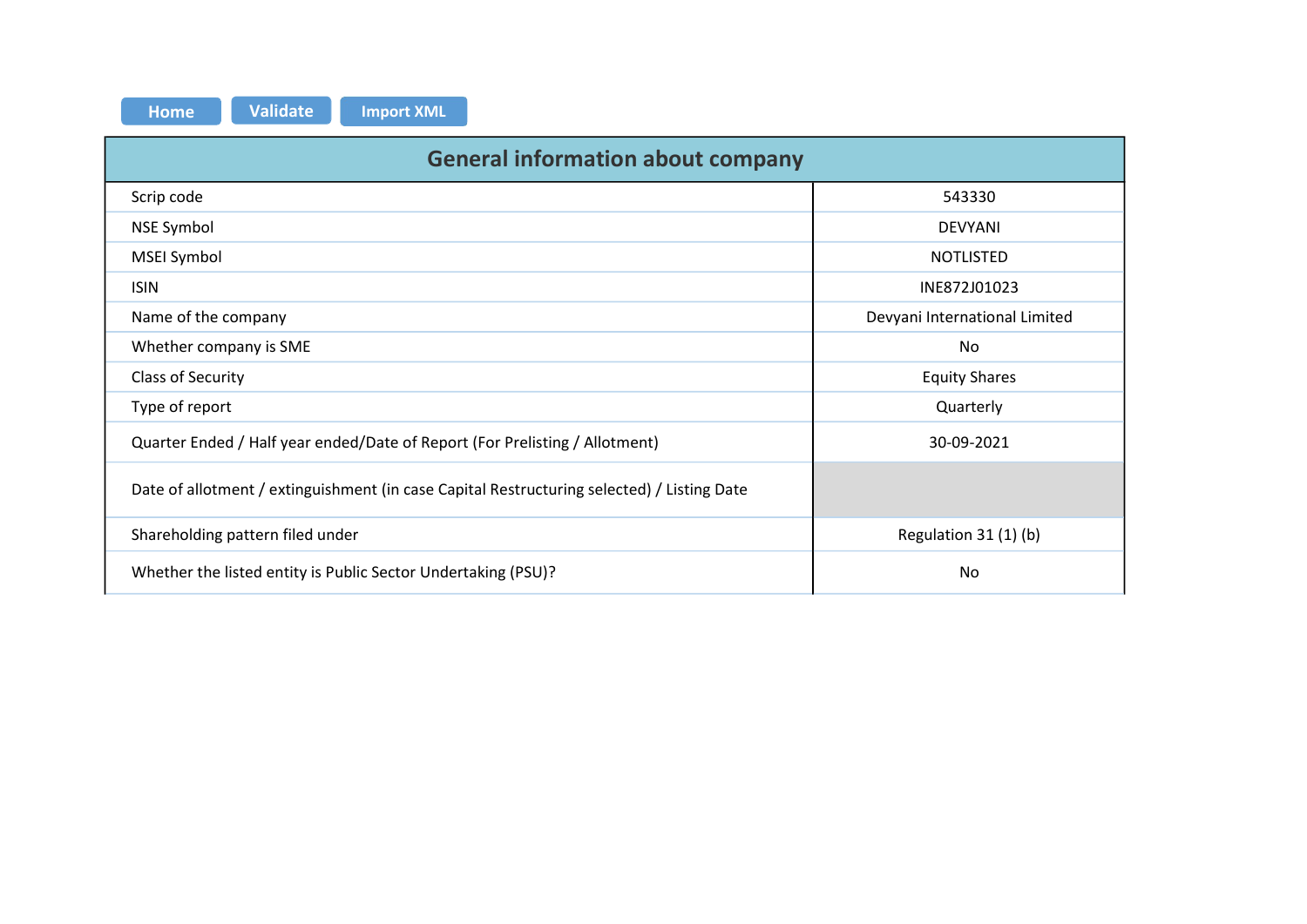Home **Validate** 

| Sr. No.                  | <b>Particular</b>                                                                      | Yes/No | <b>Promoter and</b><br><b>Promoter Group</b> | <b>Public shareholder</b> | <b>Non Promoter-Non</b><br><b>Public</b> |
|--------------------------|----------------------------------------------------------------------------------------|--------|----------------------------------------------|---------------------------|------------------------------------------|
|                          | Whether the Listed Entity has issued any partly paid up shares?                        | No     | <b>No</b>                                    | <b>No</b>                 | <b>No</b>                                |
| h<br>∠                   | Whether the Listed Entity has issued any Convertible Securities ?                      | No     | <b>No</b>                                    | <b>No</b>                 | <b>No</b>                                |
| 3                        | Whether the Listed Entity has issued any Warrants?                                     | No     | <b>No</b>                                    | <b>No</b>                 | <b>No</b>                                |
| 4                        | Whether the Listed Entity has any shares against which depository receipts are issued? | No     | <b>No</b>                                    | <b>No</b>                 | <b>No</b>                                |
|                          | Whether the Listed Entity has any shares in locked-in?                                 | Yes    | Yes                                          | Yes                       | No                                       |
| 6                        | Whether any shares held by promoters are pledge or otherwise encumbered?               | No     | <b>No</b>                                    |                           |                                          |
| $\overline{\phantom{0}}$ | Whether company has equity shares with differential voting rights?                     | No     | <b>No</b>                                    | <b>No</b>                 | No.                                      |
| 8                        | Whether the listed entity has any significant beneficial owner?                        | Yes    |                                              |                           |                                          |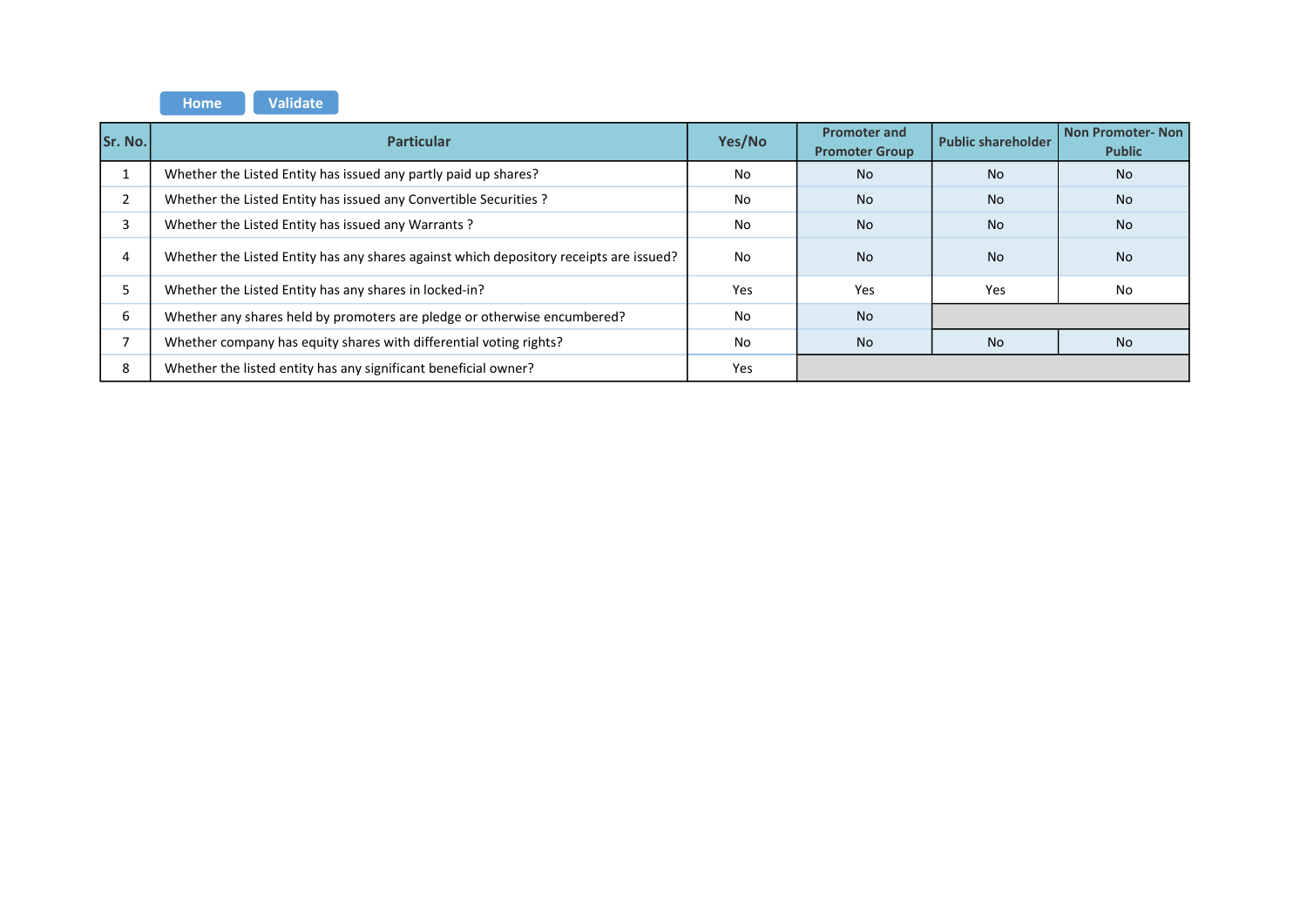| .,<br>nme |  |
|-----------|--|

|         | Table I - Summary Statement holding of specified securities                                                      |                       |                             |                                 |                                                                                  |                   |                                                                          |                 |                           |                                                            |                              |                                              |                                            |                                                     |                                                                                                                |                            |                                       |            |                                                     |                                                |
|---------|------------------------------------------------------------------------------------------------------------------|-----------------------|-----------------------------|---------------------------------|----------------------------------------------------------------------------------|-------------------|--------------------------------------------------------------------------|-----------------|---------------------------|------------------------------------------------------------|------------------------------|----------------------------------------------|--------------------------------------------|-----------------------------------------------------|----------------------------------------------------------------------------------------------------------------|----------------------------|---------------------------------------|------------|-----------------------------------------------------|------------------------------------------------|
|         | Note: Data will be automatically populated from shareholding pattern sheet - Data Entry Restricted in this sheet |                       |                             |                                 |                                                                                  |                   |                                                                          |                 |                           |                                                            |                              |                                              |                                            |                                                     |                                                                                                                |                            |                                       |            |                                                     |                                                |
|         |                                                                                                                  |                       |                             |                                 |                                                                                  |                   |                                                                          |                 |                           | Number of Voting Rightsheld in each class ofsecurities(IX) |                              |                                              |                                            |                                                     | Shareholding, as a %                                                                                           | Number of Locked in shares |                                       |            | Number of Shares pledged or<br>otherwise encumbered |                                                |
| Categor |                                                                                                                  | Nos. Of               | No. of fully paid up equity | No. Of Partly paid-             | No. Of shares                                                                    | Total nos, shares | Shareholding as a %<br>of total no, of                                   |                 | No of Voting (XIV) Rights |                                                            |                              | No. Of Shares Underlying                     | No. of Shares                              | Outstanding convertible of convertible securities ( | No. Of Shares Underlying assuming full conversion                                                              | (XII)                      |                                       |            | (XIII)                                              | Number of equity                               |
|         | Category of shareholder<br>(II)                                                                                  | shareholders<br>(III) | shares held<br>(IV)         | up equity shares<br>held<br>(V) | underlying<br>Depository Receipts $ (VII)  = (IV)+(V)+(VI) ^{-\alpha_2}$<br>(VI) | held              | shares (calculated<br>as per SCRR, 1957)<br>(VIII)<br>As a % of (A+B+C2) | Class<br>eg:    | Class<br>eg:y             | Total                                                      | Total as a % of<br>$(A+B+C)$ | Outstanding convertible<br>securities<br>(X) | Underlying<br>Outstanding<br>Warrants (Xi) | Warrants<br>$(Xi)$ (a)                              | securities and No. Of as a percentage of diluted<br>share capital)<br>$(XI) = (VII)+(X)$<br>As a % of (A+B+C2) | No.<br>(a)                 | As a % of total<br>Shares held<br>(b) | No.<br>(a) | As a % of total<br>Shares held<br>(b)               | shares held in<br>dematerialized forn<br>(XIV) |
|         | (A) Promoter & Promoter Group                                                                                    |                       | 756561690                   |                                 |                                                                                  | 756561690         | 62.91                                                                    | 75,65,61,690.00 |                           | 756561690.00                                               | 62.91                        |                                              |                                            |                                                     | 62.91                                                                                                          | 756561690                  | 100.00                                |            |                                                     | 75656169                                       |
|         | (B) Public                                                                                                       | 249372                | 445962188                   |                                 |                                                                                  | 445962188         | 37.09                                                                    | 445962188.00    |                           | 445962188.00                                               | 37.09                        |                                              |                                            |                                                     | 37.09                                                                                                          | 225924970                  | 50.66                                 |            |                                                     | 445962188                                      |
|         | (C) Non Promoter- Non Public                                                                                     |                       |                             |                                 |                                                                                  |                   |                                                                          |                 |                           |                                                            |                              |                                              |                                            |                                                     |                                                                                                                |                            |                                       |            |                                                     |                                                |
| (C1)    | <b>Shares underlying DRs</b>                                                                                     |                       |                             |                                 |                                                                                  |                   |                                                                          |                 |                           |                                                            |                              |                                              |                                            |                                                     |                                                                                                                |                            |                                       |            |                                                     |                                                |
| (C2)    | Shares held by Employee Trusts                                                                                   |                       |                             |                                 |                                                                                  |                   |                                                                          |                 |                           |                                                            |                              |                                              |                                            |                                                     |                                                                                                                |                            |                                       |            |                                                     |                                                |
|         | Total                                                                                                            | 249375                | 1202523878                  |                                 |                                                                                  | 1202523878        | 100 <sup>1</sup>                                                         | 1202523878.00   |                           | 1202523878.00                                              | 100.00                       |                                              |                                            |                                                     | 100                                                                                                            | 982486660                  | 81.70                                 |            |                                                     | 1202523878                                     |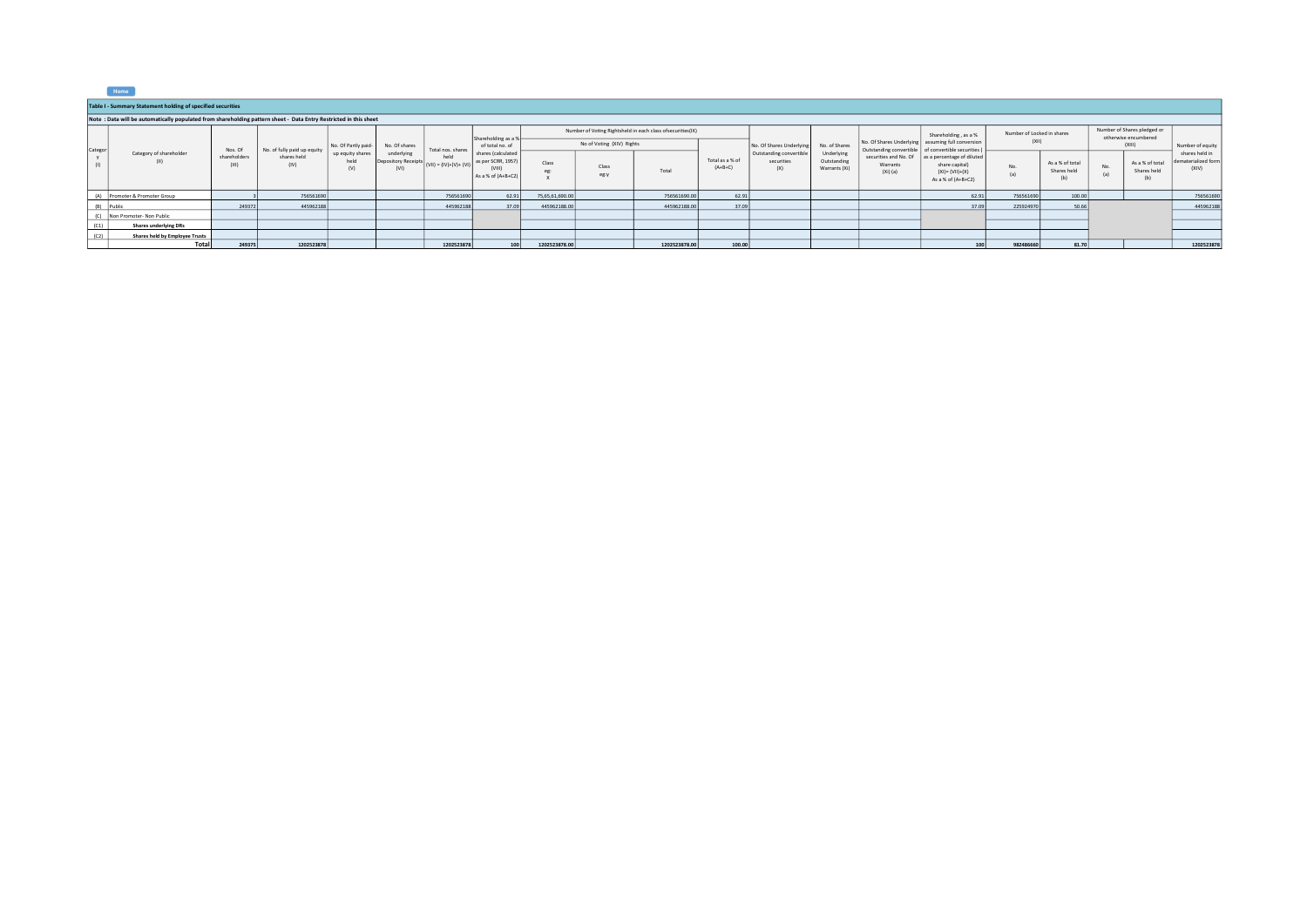|            | <b>Home Validate</b>                                                                                                                                                                                                                   |              |                                                                                                    |                          |                                                                                |                                             |                                          |                                  |                           |                                                              |                 |                            |                           |                                     |                                             |                            |                                |        |                                                     |                                       |
|------------|----------------------------------------------------------------------------------------------------------------------------------------------------------------------------------------------------------------------------------------|--------------|----------------------------------------------------------------------------------------------------|--------------------------|--------------------------------------------------------------------------------|---------------------------------------------|------------------------------------------|----------------------------------|---------------------------|--------------------------------------------------------------|-----------------|----------------------------|---------------------------|-------------------------------------|---------------------------------------------|----------------------------|--------------------------------|--------|-----------------------------------------------------|---------------------------------------|
|            |                                                                                                                                                                                                                                        |              |                                                                                                    |                          |                                                                                |                                             |                                          |                                  |                           | Number of Voting Rights held in each class of securities(IX) |                 |                            |                           |                                     | Shareholding, as a %                        | Number of Locked in shares |                                |        | Number of Shares pledged or<br>otherwise encumbered |                                       |
|            |                                                                                                                                                                                                                                        |              |                                                                                                    |                          |                                                                                |                                             | hareholding as a 5                       |                                  | No of Voting (XIV) Rights |                                                              |                 | No. Of Shares              |                           | No. Of Shares                       | assuming full                               | (XII)                      |                                | (XIII) |                                                     |                                       |
|            | Category & Name                                                                                                                                                                                                                        | Nos. Of      | No. of fully paid up                                                                               | No. Of Partly paid-      | No. Of shares                                                                  | Total nos, shares                           | of total no. of                          |                                  |                           |                                                              | Total as        | Underlying                 | No. of Shares             | Underlying                          | conversion of                               |                            |                                |        |                                                     | Number of equity                      |
| Sr.        | of the<br>Shareholders                                                                                                                                                                                                                 | shareholders | equity shares held                                                                                 | up equity shares<br>held | underlying<br>epository Receipt                                                | held                                        | shares (calculated<br>as per SCRR, 1957) |                                  |                           |                                                              | a % of<br>Total | Outstanding<br>convertible | Underlying<br>Outstanding | Outstanding<br>nvertible securities | onvertible securities<br>as a percentage of |                            |                                |        |                                                     | shares held in<br>dematerialized form |
|            | (1)                                                                                                                                                                                                                                    | (III)        | (IV)                                                                                               | (V)                      | (VI)                                                                           | $(VII) = (IV)+(V)+(VI)$                     | (VIII)                                   | Class<br>$\operatorname{\sf eg}$ | Class                     | Total                                                        | Voting          | securities                 | Warrants (Xi)             | nd No. Of Warrants                  | diluted share capital)                      | No.                        | As a % of total<br>Shares held | No.    | As a % of total<br>Shares held                      | (XIV)                                 |
|            |                                                                                                                                                                                                                                        |              |                                                                                                    |                          |                                                                                |                                             | As a % of (A+B+C2)                       | $\mathbf{x}$                     | eg:y                      |                                                              | rights          | (X)                        |                           | $(Xi)$ (a)                          | $(XI) = (VII)+(X)$                          | (a)                        | (b)                            | (a)    | (b)                                                 |                                       |
|            |                                                                                                                                                                                                                                        |              |                                                                                                    |                          |                                                                                |                                             |                                          |                                  |                           |                                                              |                 |                            |                           |                                     | As a % of (A+B+C2)                          |                            |                                |        |                                                     |                                       |
|            |                                                                                                                                                                                                                                        |              |                                                                                                    |                          |                                                                                |                                             |                                          |                                  |                           |                                                              |                 |                            |                           |                                     |                                             |                            |                                |        |                                                     |                                       |
| A          | Table II - Statement showing shareholding pattern of the Promoter and Promoter Group                                                                                                                                                   |              |                                                                                                    |                          |                                                                                |                                             |                                          |                                  |                           |                                                              |                 |                            |                           |                                     |                                             |                            |                                |        |                                                     |                                       |
| (1)        | Indian                                                                                                                                                                                                                                 |              |                                                                                                    |                          |                                                                                |                                             |                                          |                                  |                           |                                                              |                 |                            |                           |                                     |                                             |                            |                                |        |                                                     |                                       |
| (a)        | Individuals/Hindu undivided Family<br>Central Government/ State Government(s)                                                                                                                                                          |              | 41739720                                                                                           |                          |                                                                                | 41739720                                    | 3.47                                     | 41739720.00                      |                           | 41739720                                                     | 3.47            |                            |                           |                                     | 3.47                                        | 41739720                   | 100.00                         |        |                                                     | 41739720                              |
| (b)        | <b>Financial Institutions/Banks</b>                                                                                                                                                                                                    |              |                                                                                                    |                          |                                                                                |                                             |                                          |                                  |                           |                                                              |                 |                            |                           |                                     |                                             |                            |                                |        |                                                     |                                       |
| (c)<br>(d) | Any Other (specify)                                                                                                                                                                                                                    |              |                                                                                                    |                          |                                                                                |                                             |                                          |                                  |                           |                                                              |                 |                            |                           |                                     |                                             |                            |                                |        |                                                     |                                       |
|            |                                                                                                                                                                                                                                        |              | 71482197                                                                                           |                          |                                                                                | 714821970                                   | 59.44                                    | 714821970.0                      |                           | 714821970                                                    | 59.44           |                            |                           |                                     | 59.44                                       | 714821970                  | 100.00                         |        |                                                     | 714821970                             |
| (2)        | Sub-Total (A)(1)<br>Foreign                                                                                                                                                                                                            |              | 756561690                                                                                          |                          |                                                                                | 756561690                                   | 62.91                                    | 756561690.00                     |                           | 756561690                                                    | 62.91           |                            |                           |                                     | 62.91                                       | 756561690                  | 100.00                         |        |                                                     | 756561690                             |
|            | Individuals (NonResident Individuals/ Foreign                                                                                                                                                                                          |              |                                                                                                    |                          |                                                                                |                                             |                                          |                                  |                           |                                                              |                 |                            |                           |                                     |                                             |                            |                                |        |                                                     |                                       |
| (a)        | Individuals)                                                                                                                                                                                                                           |              |                                                                                                    |                          |                                                                                |                                             |                                          |                                  |                           |                                                              |                 |                            |                           |                                     |                                             |                            |                                |        |                                                     |                                       |
| (b)        | Government                                                                                                                                                                                                                             |              |                                                                                                    |                          |                                                                                |                                             |                                          |                                  |                           |                                                              |                 |                            |                           |                                     |                                             |                            |                                |        |                                                     |                                       |
| (c)        | Institutions                                                                                                                                                                                                                           |              |                                                                                                    |                          |                                                                                |                                             |                                          |                                  |                           |                                                              |                 |                            |                           |                                     |                                             |                            |                                |        |                                                     |                                       |
| (d)        | Foreign Portfolio Investor                                                                                                                                                                                                             |              |                                                                                                    |                          |                                                                                |                                             |                                          |                                  |                           |                                                              |                 |                            |                           |                                     |                                             |                            |                                |        |                                                     |                                       |
| (e)        | Any Other (specify)                                                                                                                                                                                                                    |              |                                                                                                    |                          |                                                                                |                                             |                                          |                                  |                           |                                                              |                 |                            |                           |                                     |                                             |                            |                                |        |                                                     |                                       |
|            | Sub-Total (A)(2)                                                                                                                                                                                                                       |              |                                                                                                    |                          |                                                                                |                                             |                                          |                                  |                           |                                                              |                 |                            |                           |                                     |                                             |                            |                                |        |                                                     |                                       |
|            | <b>Total Shareholding of Promoter and Promoter Group</b>                                                                                                                                                                               |              |                                                                                                    |                          |                                                                                |                                             |                                          |                                  |                           |                                                              |                 |                            |                           |                                     |                                             |                            |                                |        |                                                     |                                       |
|            | $(A)=(A)(1)+(A)(2)$                                                                                                                                                                                                                    |              | 75656169                                                                                           |                          |                                                                                | 756561690                                   | 62.91                                    | 756561690.00                     |                           | 756561690                                                    | 62.91           |                            |                           |                                     | 62.91                                       | 756561690                  | 100.00                         |        |                                                     | 756561690                             |
|            | Details of Shares which remain unclaimed for Promoter & Promoter Group                                                                                                                                                                 |              |                                                                                                    |                          |                                                                                |                                             |                                          |                                  |                           |                                                              |                 |                            |                           |                                     |                                             |                            |                                |        |                                                     |                                       |
|            |                                                                                                                                                                                                                                        |              |                                                                                                    |                          |                                                                                |                                             |                                          |                                  |                           |                                                              |                 |                            |                           |                                     |                                             |                            |                                |        |                                                     |                                       |
| $\,$ B     | Table III - Statement showing shareholding pattern<br>Note : Kindly show details of shareholding by the Shareholders having more than one percentage of total no of shares. Please refer software manual.<br>of the Public shareholder |              |                                                                                                    |                          |                                                                                |                                             |                                          |                                  |                           |                                                              |                 |                            |                           |                                     |                                             |                            |                                |        |                                                     |                                       |
| (1)        | <b>stitutions</b>                                                                                                                                                                                                                      |              |                                                                                                    |                          |                                                                                |                                             |                                          |                                  |                           |                                                              |                 |                            |                           |                                     |                                             |                            |                                |        |                                                     |                                       |
| (a)        | <b>Mutual Funds</b>                                                                                                                                                                                                                    |              | 23249925                                                                                           |                          |                                                                                | 23249925                                    | 1.93                                     | 23249925                         |                           | 23249925                                                     | 1.93            |                            |                           |                                     | 1.93                                        |                            | 0.00                           |        |                                                     | 23249925                              |
| (b)        | <b>Venture Capital Funds</b>                                                                                                                                                                                                           |              |                                                                                                    |                          |                                                                                |                                             |                                          |                                  |                           |                                                              |                 |                            |                           |                                     |                                             |                            |                                |        |                                                     |                                       |
| (c)        | Alternate Investment Funds                                                                                                                                                                                                             |              | 11705670                                                                                           |                          |                                                                                | 11705670                                    | 0.97                                     | 11705670                         |                           | 11705670                                                     | 0.97            |                            |                           |                                     | 0.97                                        | 1111111                    | 94.92                          |        |                                                     | 11705670                              |
| (d)        | <b>Foreign Venture Capital Investors</b>                                                                                                                                                                                               |              |                                                                                                    |                          |                                                                                |                                             |                                          |                                  |                           |                                                              |                 |                            |                           |                                     |                                             |                            |                                |        |                                                     |                                       |
| (e)        | <b>Foreign Portfolio Investors</b>                                                                                                                                                                                                     |              | 94472336                                                                                           |                          |                                                                                | 94472336                                    | 7.86                                     | 94472336                         |                           | 94472336                                                     | 7.86            |                            |                           |                                     | 7.86                                        |                            | 0.00                           |        |                                                     | 94472336                              |
| (f)        | <b>Financial Institutions/Banks</b>                                                                                                                                                                                                    |              | 1270694                                                                                            |                          |                                                                                | 1270694                                     | 0.11                                     | 1270694                          |                           | 1270694                                                      | 0.11            |                            |                           |                                     | 0.11                                        |                            | 0.00                           |        |                                                     | 1270694                               |
| (g)        | <b>Insurance Companies</b>                                                                                                                                                                                                             |              | 21818245                                                                                           |                          |                                                                                | 21818245                                    | 1.81                                     | 21818245                         |                           | 21818245                                                     | 1.81            |                            |                           |                                     | 1.81                                        |                            | 0.00                           |        |                                                     | 21818245                              |
| (h)        | <b>Provident Funds/ Pension Funds</b>                                                                                                                                                                                                  |              |                                                                                                    |                          |                                                                                |                                             |                                          |                                  |                           |                                                              |                 |                            |                           |                                     |                                             |                            |                                |        |                                                     |                                       |
| (i)        | <b>Any Other (specify)</b>                                                                                                                                                                                                             |              |                                                                                                    |                          |                                                                                |                                             |                                          |                                  |                           |                                                              |                 |                            |                           |                                     |                                             |                            |                                |        |                                                     |                                       |
|            | Sub-Total (B)(1)                                                                                                                                                                                                                       |              | 152516870                                                                                          |                          |                                                                                | 152516870                                   | 12.68                                    | 152516870.00                     |                           | 152516870                                                    | 12.68           |                            |                           |                                     | 12.68                                       | 11111111                   | 7.29                           |        |                                                     | 152516870                             |
| (2)        | Central Government/ State Government(s)/<br>President of India                                                                                                                                                                         |              |                                                                                                    |                          |                                                                                |                                             |                                          |                                  |                           |                                                              |                 |                            |                           |                                     |                                             |                            |                                |        |                                                     |                                       |
|            |                                                                                                                                                                                                                                        |              |                                                                                                    |                          |                                                                                |                                             |                                          |                                  |                           |                                                              |                 |                            |                           |                                     |                                             |                            |                                |        |                                                     |                                       |
|            | Sub-Total (B)(2)                                                                                                                                                                                                                       |              |                                                                                                    |                          |                                                                                |                                             |                                          |                                  |                           |                                                              |                 |                            |                           |                                     |                                             |                            |                                |        |                                                     |                                       |
|            | (3) Non-institutions                                                                                                                                                                                                                   |              |                                                                                                    |                          |                                                                                |                                             |                                          |                                  |                           |                                                              |                 |                            |                           |                                     |                                             |                            |                                |        |                                                     |                                       |
|            | Individuals -<br>i.Individual shareholders holding nominal share                                                                                                                                                                       |              |                                                                                                    |                          |                                                                                |                                             |                                          |                                  |                           |                                                              |                 |                            |                           |                                     |                                             |                            |                                |        |                                                     |                                       |
| (a(i))     | capital up to Rs. 2 lakhs.                                                                                                                                                                                                             | 244591       | 52940197                                                                                           |                          |                                                                                | 52940197                                    | 4.40                                     | 52940197                         |                           | 52940197                                                     | 4.40            |                            |                           |                                     | 4.40                                        | 670000                     | 1.27                           |        |                                                     | 52940197                              |
|            | Individuals -                                                                                                                                                                                                                          |              |                                                                                                    |                          |                                                                                |                                             |                                          |                                  |                           |                                                              |                 |                            |                           |                                     |                                             |                            |                                |        |                                                     |                                       |
| (a(ii))    | ii. Individual shareholders holding nominal share<br>capital in excess of Rs. 2 lakhs.                                                                                                                                                 |              | 17887244                                                                                           |                          |                                                                                | 17887244                                    | 1.49                                     | 17887244                         |                           | 17887244                                                     | 1.49            |                            |                           |                                     | 1.49                                        | 13638887                   | 76.25                          |        |                                                     | 17887244                              |
| (b)        | NBFCs registered with RBI                                                                                                                                                                                                              |              | 17278                                                                                              |                          |                                                                                | 17278                                       | 0.00                                     | 17278                            |                           | 17278                                                        | 0.00            |                            |                           |                                     | 0.00                                        |                            | 0.00                           |        |                                                     | 17278                                 |
| (c)        | <b>Employee Trusts</b>                                                                                                                                                                                                                 |              |                                                                                                    |                          |                                                                                |                                             |                                          |                                  |                           |                                                              |                 |                            |                           |                                     |                                             |                            |                                |        |                                                     |                                       |
|            | Overseas Depositories (holding DRs) (balancing                                                                                                                                                                                         |              |                                                                                                    |                          |                                                                                |                                             |                                          |                                  |                           |                                                              |                 |                            |                           |                                     |                                             |                            |                                |        |                                                     |                                       |
| (d)        | figure)                                                                                                                                                                                                                                |              |                                                                                                    |                          |                                                                                |                                             |                                          |                                  |                           |                                                              |                 |                            |                           |                                     |                                             |                            |                                |        |                                                     |                                       |
| (e)        | Any Other (specify)                                                                                                                                                                                                                    | 4670         | 222600599                                                                                          |                          |                                                                                | 222600599                                   | 18.51                                    | 222600599                        |                           | 222600599                                                    | 18.51           |                            |                           |                                     | 18.51                                       | 200504972                  | 90.07                          |        |                                                     | 222600599                             |
|            | Sub-Total (B)(3)                                                                                                                                                                                                                       | 249280       | 293445318                                                                                          |                          |                                                                                | 293445318                                   | 24.40                                    | 293445318.00                     |                           | 293445318                                                    | 24.40           |                            |                           |                                     | 24.40                                       | 214813859.00               | 73.20                          |        |                                                     | 293445318                             |
|            | Total Public Shareholding (B)=(B)(1)+(B)(2)+(B)(3)                                                                                                                                                                                     | 249372       | 445962188                                                                                          |                          |                                                                                | 445962188                                   | 37.09                                    | 445962188.00                     |                           | 445962188                                                    | 37.09           |                            |                           |                                     | 37.09                                       | 225924970.00               | 50.66                          |        |                                                     | 445962188                             |
|            | Details of the shareholders acting as persons in Concert for Public                                                                                                                                                                    |              |                                                                                                    |                          |                                                                                |                                             |                                          |                                  |                           |                                                              |                 |                            |                           |                                     |                                             |                            |                                |        |                                                     |                                       |
|            |                                                                                                                                                                                                                                        |              |                                                                                                    |                          |                                                                                |                                             |                                          |                                  |                           |                                                              |                 |                            |                           |                                     |                                             |                            |                                |        |                                                     |                                       |
|            | Details of Shares which remain unclaimed for Public                                                                                                                                                                                    |              |                                                                                                    |                          |                                                                                |                                             |                                          |                                  |                           |                                                              |                 |                            |                           |                                     |                                             |                            |                                |        |                                                     |                                       |
|            |                                                                                                                                                                                                                                        |              |                                                                                                    |                          |                                                                                |                                             |                                          |                                  |                           |                                                              |                 |                            |                           |                                     |                                             |                            |                                |        |                                                     |                                       |
|            | C Table IV - Statement showing shareholding pattern of the Non Promoter- Non Public shareholder                                                                                                                                        |              |                                                                                                    |                          |                                                                                |                                             |                                          |                                  |                           |                                                              |                 |                            |                           |                                     |                                             |                            |                                |        |                                                     |                                       |
|            | Custodian/DR_Holder - Name of DR Holders (If                                                                                                                                                                                           |              |                                                                                                    |                          |                                                                                |                                             |                                          |                                  |                           |                                                              |                 |                            |                           |                                     |                                             |                            |                                |        |                                                     |                                       |
| (1)        | Available)                                                                                                                                                                                                                             |              |                                                                                                    |                          |                                                                                |                                             |                                          |                                  |                           |                                                              |                 |                            |                           |                                     |                                             |                            |                                |        |                                                     |                                       |
|            | Employee Benefit Trust (under SEBI (Share based                                                                                                                                                                                        |              |                                                                                                    |                          |                                                                                |                                             |                                          |                                  |                           |                                                              |                 |                            |                           |                                     |                                             |                            |                                |        |                                                     |                                       |
| (2)        | <b>Employee Benefit) Regulations, 2014)</b><br>Total NonPromoter- Non Public Shareholding                                                                                                                                              |              |                                                                                                    |                          |                                                                                |                                             |                                          |                                  |                           |                                                              |                 |                            |                           |                                     |                                             |                            |                                |        |                                                     |                                       |
|            | $(C) = (C)(1)+(C)(2)$                                                                                                                                                                                                                  |              |                                                                                                    |                          |                                                                                |                                             |                                          |                                  |                           |                                                              |                 |                            |                           |                                     |                                             |                            |                                |        |                                                     |                                       |
|            | Total (A+B+C2)                                                                                                                                                                                                                         | 249375       | 120252387                                                                                          |                          |                                                                                | 1202523878                                  | 100.00                                   | 1202523878.00                    |                           | 1202523878                                                   | 100.00          |                            |                           |                                     | 100.00                                      | 982486660                  | 81.70                          |        |                                                     | 1202523878                            |
|            |                                                                                                                                                                                                                                        |              |                                                                                                    |                          |                                                                                |                                             |                                          |                                  |                           |                                                              |                 |                            |                           |                                     |                                             |                            |                                |        |                                                     |                                       |
|            | Total (A+B+C)                                                                                                                                                                                                                          | 249375       | 1202523878                                                                                         |                          |                                                                                | 1202523878                                  | 100.00                                   | 1202523878.00                    |                           | 1202523878                                                   | 100.00          |                            |                           |                                     | 100.00                                      | 982486660                  | 81.70                          |        |                                                     | 1202523878                            |
|            |                                                                                                                                                                                                                                        |              |                                                                                                    |                          |                                                                                | Disclosure of notes on shareholding pattern |                                          | <b>Add Notes</b>                 |                           |                                                              |                 |                            |                           |                                     |                                             |                            |                                |        |                                                     |                                       |
|            |                                                                                                                                                                                                                                        |              | Disclosure of notes in case of promoter holiding in dematerialsed form is less than 100 percentage |                          |                                                                                |                                             |                                          | <b>Add Notes</b>                 |                           |                                                              |                 |                            |                           |                                     |                                             |                            |                                |        |                                                     |                                       |
|            |                                                                                                                                                                                                                                        |              |                                                                                                    |                          |                                                                                |                                             |                                          |                                  |                           |                                                              |                 |                            |                           |                                     |                                             |                            |                                |        |                                                     |                                       |
|            |                                                                                                                                                                                                                                        |              |                                                                                                    |                          | Disclosure of notes in case of public share holding is less than 25 percentage |                                             |                                          | <b>Add Notes</b>                 |                           |                                                              |                 |                            |                           |                                     |                                             |                            |                                |        |                                                     |                                       |
|            |                                                                                                                                                                                                                                        |              |                                                                                                    |                          |                                                                                |                                             |                                          |                                  |                           |                                                              |                 |                            |                           |                                     |                                             |                            |                                |        |                                                     |                                       |
|            |                                                                                                                                                                                                                                        |              |                                                                                                    |                          | Disclosure of notes on shareholding pattern for company remarks explanatory    |                                             |                                          | <b>Add Notes</b>                 |                           |                                                              |                 |                            |                           |                                     |                                             |                            |                                |        |                                                     |                                       |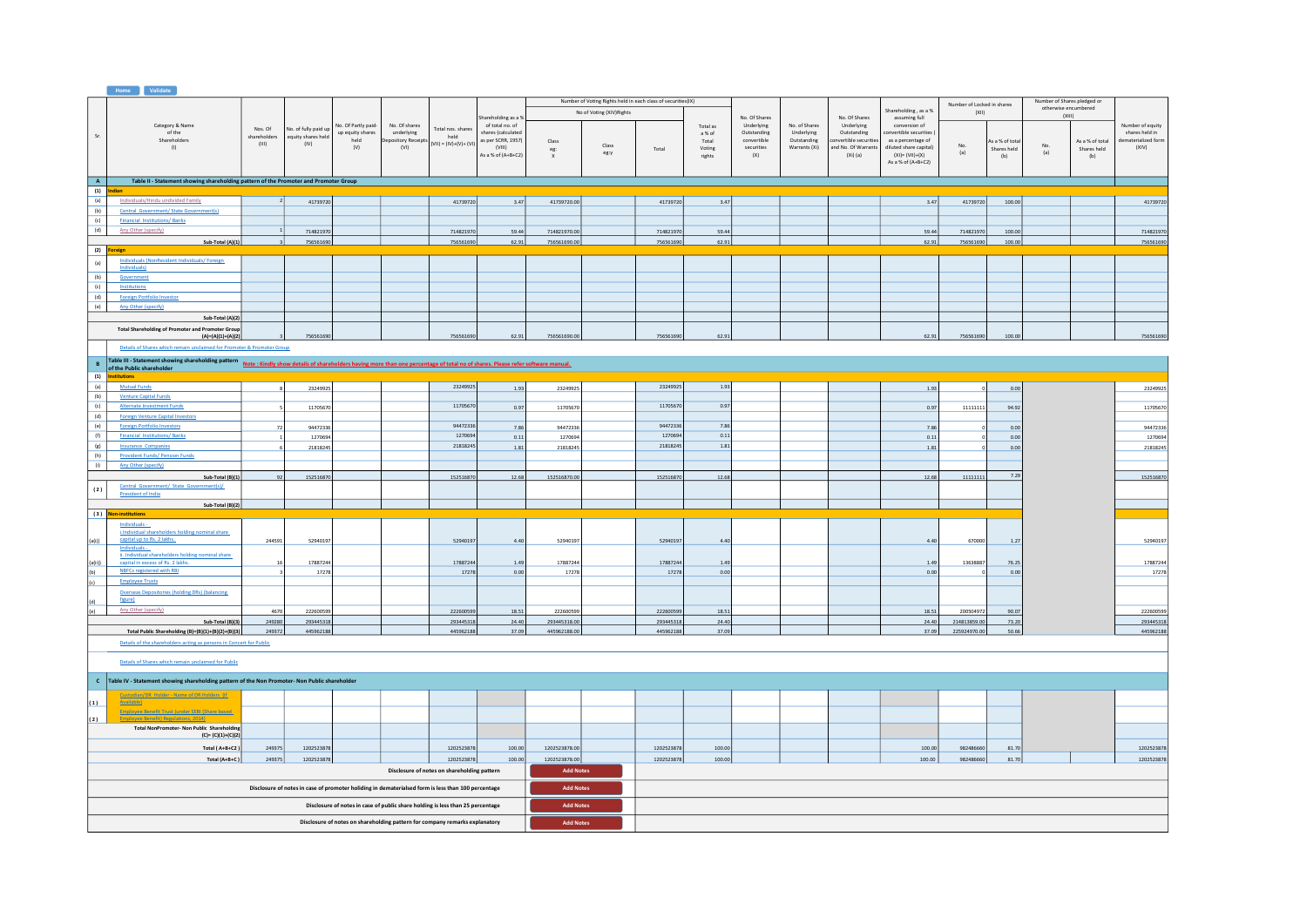## Home Validate

|                | Name                               |              |                                  | No. of fully paid Total nos. shares                 | Shareholding as<br>a % of total no.<br>of shares    |               | Number of Voting Rights held in each class of<br>securities<br>No of Voting (XIV) Rights |                                                 | No. Of Shares<br>Underlying                                                 | Shareholding, as a %<br>assuming full<br>conversion of                                                                 | Number of Locked in shares<br>(XII) |                                             | Number of equity                                  |                                 |                  |
|----------------|------------------------------------|--------------|----------------------------------|-----------------------------------------------------|-----------------------------------------------------|---------------|------------------------------------------------------------------------------------------|-------------------------------------------------|-----------------------------------------------------------------------------|------------------------------------------------------------------------------------------------------------------------|-------------------------------------|---------------------------------------------|---------------------------------------------------|---------------------------------|------------------|
| Searial<br>No. | of the<br>Shareholders<br>(1)      | PAN<br>(11)  | up equity shares<br>held<br>(IV) | held<br>$(VII) = (IV)+(V)+$ per SCRR, 1957)<br>(VI) | (calculated as<br>(VIII)<br>As a % of<br>$(A+B+C2)$ | Class<br>eg:X | Total                                                                                    | Total as<br>a % of<br>Total<br>Voting<br>rights | Outstanding<br>convertible<br>securities and<br>No. Of Warrants<br>(Xi) (a) | convertible securities<br>(as a percentage of<br>diluted share capital)<br>(XI)= (VII)+(Xi)(a)<br>As a % of $(A+B+C2)$ | No.<br>(a)                          | As a % of<br>total<br>Shares<br>held<br>(b) | shares held in<br>dematerialized<br>form<br>(XIV) | Reason for not<br>providing PAN | Shareholder type |
| $ $ A1(a)      | Individuals/Hindu undivided Family |              |                                  |                                                     |                                                     |               |                                                                                          |                                                 |                                                                             |                                                                                                                        |                                     |                                             |                                                   |                                 |                  |
|                | Add<br>Delete                      |              |                                  |                                                     |                                                     |               |                                                                                          |                                                 |                                                                             |                                                                                                                        |                                     |                                             |                                                   |                                 |                  |
|                | Ravi Kant Jaipuria                 | ANJPJ6194Q   | 2114103                          | 2114103                                             | 0.18                                                | 2114103.00    | 2114103.00                                                                               | 0.18                                            |                                                                             | 0.18                                                                                                                   | 2114103                             | 100.00                                      | 2114103                                           |                                 | Promoter         |
|                | Varun Jaipuria                     | AHAPJ9246N   | 39625617                         | 39625617                                            | 3.30                                                | 39625617.00   | 39625617.00                                                                              | 3.30                                            |                                                                             | 3.30                                                                                                                   | 39625617                            | 100.00                                      | 39625617                                          |                                 | Promoter         |
|                | Click here to go back              | <b>Total</b> | 41739720                         | 41739720                                            | 3.47                                                | 41739720.00   | 41739720.00                                                                              | 3.47                                            |                                                                             | 3.47                                                                                                                   | 41739720                            | 100.00                                      | 41739720                                          |                                 |                  |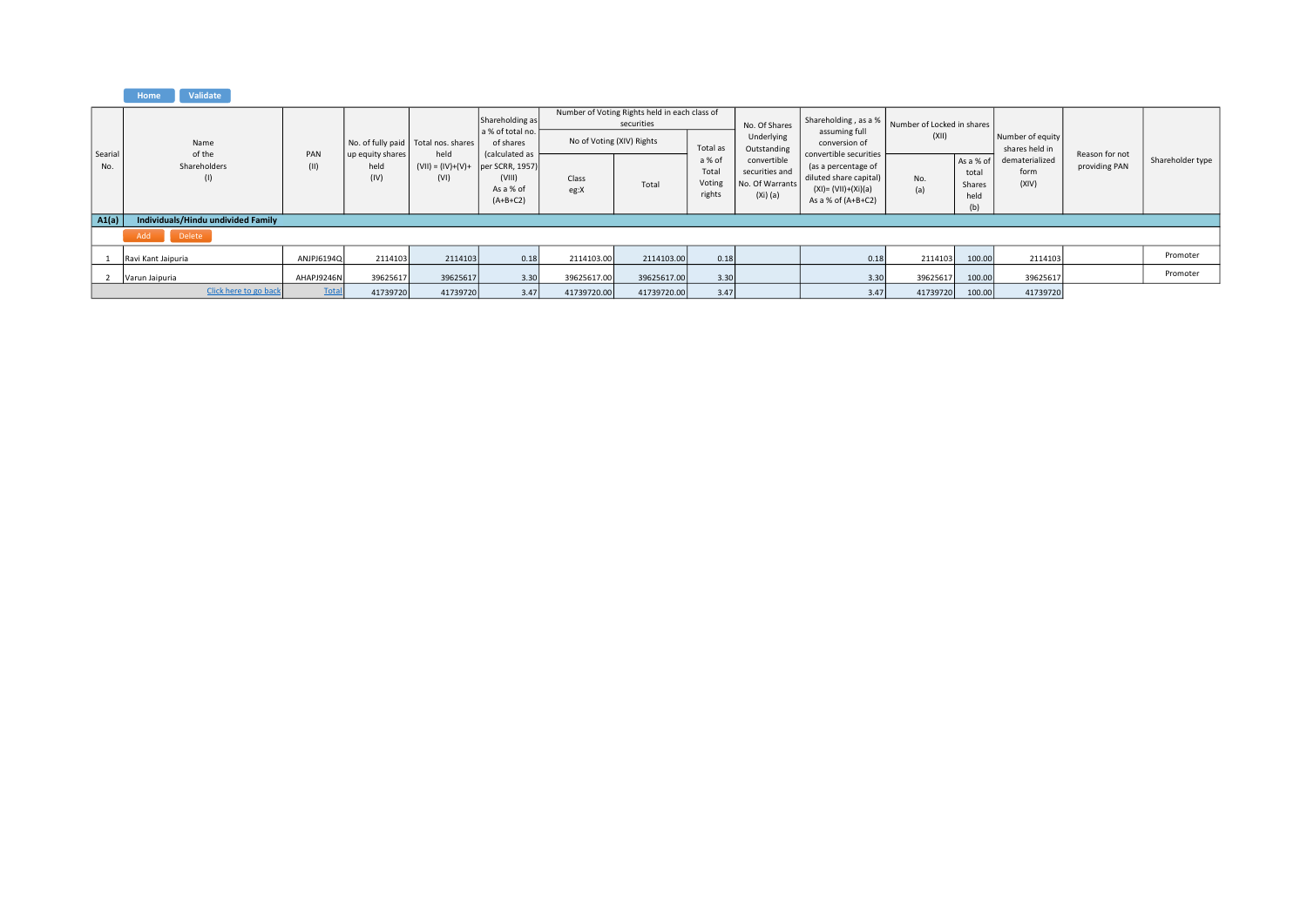|             | Validate<br>Home        |                                       |            |                               |                                               |                              |                                                                                    |                              |                                                             |                           |                                                                      |                                                                                          |                                        |                         |                                                         |                                 |                  |
|-------------|-------------------------|---------------------------------------|------------|-------------------------------|-----------------------------------------------|------------------------------|------------------------------------------------------------------------------------|------------------------------|-------------------------------------------------------------|---------------------------|----------------------------------------------------------------------|------------------------------------------------------------------------------------------|----------------------------------------|-------------------------|---------------------------------------------------------|---------------------------------|------------------|
| Searial No. | Category                | Name<br>of the<br>PAN<br>Shareholders |            | No.<br>of the<br>Shareholders | No. of fully paid<br>up equity shares<br>held | Total nos.<br>shares<br>held | Shareholding as a<br>% of total no. of<br>shares (calculated<br>as per SCRR, 1957) | No of Voting (XIV)<br>Rights | Number of Voting Rights held in each class of<br>securities | Total as<br>a % of        | No. Of Shares<br>Underlying<br>Outstanding<br>convertible securities | snarenoiding, as<br>a % assuming ful<br>conversion of<br>convertible<br>securities (as a | Number of Locked in<br>shares<br>(XII) | As a % of               | Number of<br>equity shares<br>held in<br>dematerialized | Reason for not<br>providing PAN | Shareholder type |
|             |                         | (1)                                   | (11)       | (1)                           | (IV)                                          | $(VII) = (IV)+(V)+$<br>(VI)  | (VIII)<br>As a % of (A+B+C2)                                                       | Class<br>eg:                 | Total                                                       | Total<br>Voting<br>rights | and No. Of Warrants<br>$(Xi)$ (a)                                    | percentage of<br>diluted share<br>capital)<br>$(XI) = (VII)+(X)$<br>$A$ s a % of         | No.<br>(a)<br>(b)                      | total<br>Shares<br>held | form<br>(XIV)                                           |                                 |                  |
| A1(d)       | Any Other (specify)     |                                       |            |                               |                                               |                              |                                                                                    |                              |                                                             |                           |                                                                      |                                                                                          |                                        |                         |                                                         |                                 |                  |
|             | Add Delete              |                                       |            |                               |                                               |                              |                                                                                    |                              |                                                             |                           |                                                                      |                                                                                          |                                        |                         |                                                         |                                 |                  |
|             | <b>Bodies Corporate</b> | RJ Corp Limited                       | AAACA2573R |                               | 71482197                                      | 714821970                    | 59.44                                                                              | 714821970.00                 | 714821970.00                                                | 59.44                     |                                                                      | 59.44                                                                                    | 714821970                              | 100.00                  | 714821970                                               |                                 | Promoter         |
|             | Click here to go back   |                                       | Total      |                               | 714821970                                     | 714821970                    | 59.44                                                                              | 714821970.00                 | 714821970.00                                                | 59.44                     |                                                                      | 59.44                                                                                    | 714821970                              | 100.00                  | 714821970                                               |                                 |                  |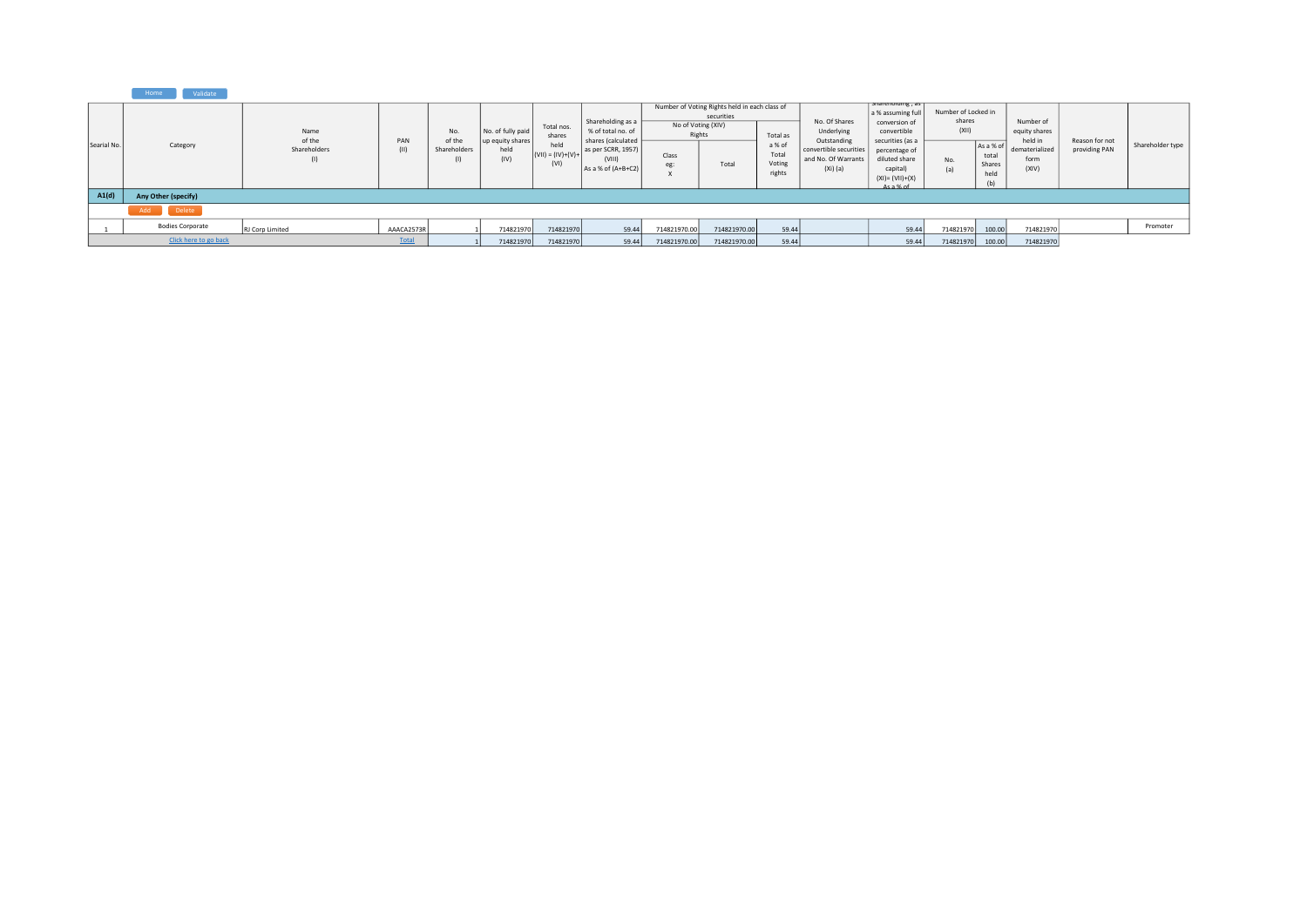|                | Validate<br>Home                   |                                        |                                         |             |                                             |                                  |                                       |                                                            |              |                                                             |                                     |                                                                                                                     |                            |                                            |                                    |                                 |
|----------------|------------------------------------|----------------------------------------|-----------------------------------------|-------------|---------------------------------------------|----------------------------------|---------------------------------------|------------------------------------------------------------|--------------|-------------------------------------------------------------|-------------------------------------|---------------------------------------------------------------------------------------------------------------------|----------------------------|--------------------------------------------|------------------------------------|---------------------------------|
|                |                                    |                                        |                                         |             |                                             |                                  |                                       | Shareholding as a                                          |              | Number of Voting Rights held in each class of<br>securities |                                     | Shareholding, as a %                                                                                                | Number of Locked in shares |                                            |                                    |                                 |
|                |                                    |                                        | Name                                    |             | No.                                         |                                  | No. of fully paid   Total nos. shares | % of total no, of<br>shares (calculated                    |              | No of Voting (XIV)<br>Rights                                | Total as                            | assuming full<br>conversion of                                                                                      | (XII)                      |                                            | Number of equity<br>shares held in |                                 |
| Searial<br>No. | Category                           | Category / More than 1 percentage      | of the<br>Shareholders                  | PAN<br>(11) | of the<br>Shareholder:<br>$\left( 1\right)$ | up equity shares<br>held<br>(IV) | held<br>$(VII) = (IV)+(V)+$<br>(VI)   | as per SCRR,<br>1957)<br>(VIII)<br>As a % of<br>$(A+B+C2)$ | Class<br>eg: | Total                                                       | a % of<br>Total<br>Voting<br>rights | convertible securities<br>(as a percentage of<br>diluted share capital)<br>$(XI) = (VII)+(X)$<br>As a % of (A+B+C2) | No.<br>(a)                 | As a % o<br>total<br>Shares<br>held<br>(h) | dematerialized<br>form<br>(XIV)    | Reason for not providing<br>PAN |
| <b>B3(e)</b>   | Any Other (specify)                |                                        |                                         |             |                                             |                                  |                                       |                                                            |              |                                                             |                                     |                                                                                                                     |                            |                                            |                                    |                                 |
|                | Add<br>Delete                      |                                        |                                         |             |                                             |                                  |                                       |                                                            |              |                                                             |                                     |                                                                                                                     |                            |                                            |                                    |                                 |
|                | 1 Trusts                           | Category                               |                                         |             |                                             | 500                              | 500                                   | 0.00                                                       | 500          | 500                                                         | 0.00                                | 0.00                                                                                                                |                            | 0.00                                       | 500                                |                                 |
|                | 2 Foreign Nationals                | Category                               |                                         |             |                                             | 1000                             | 1000                                  | 0.00                                                       | 1000         | 1000                                                        | 0.00                                | 0.00                                                                                                                |                            | 0.00                                       | 1000                               |                                 |
|                | 3 HUF                              | Category                               |                                         |             | 2333                                        | 1454544                          | 1454544                               | 0.12                                                       | 1454544      | 1454544                                                     | 0.12                                | 0.12                                                                                                                |                            | 0.00                                       | 1454544                            |                                 |
|                | 4 Non-Resident Indian (NRI)        | Category                               |                                         |             | 1713                                        | 1474808                          | 1474808                               | 0.12                                                       | 1474808      | 1474808                                                     | 0.12                                | 0.12                                                                                                                |                            | 0.00                                       | 1474808                            |                                 |
|                | 5 Director or Director's Relatives | Category                               |                                         |             |                                             | 13014273                         | 13014273                              | 1.08                                                       | 13014273     | 13014273                                                    | 1.08                                | 1.08                                                                                                                |                            | 0.00                                       | 13014273                           |                                 |
|                | 6 Bodies Corporate                 | Category                               |                                         |             | 455                                         | 85309028                         | 85309028                              | 7.09                                                       | 85309028     | 85309028                                                    | 7.09                                | 7.09                                                                                                                | 80361106                   | 94.20                                      | 85309028                           |                                 |
|                | 7 Bodies Corporate                 | More than 1 percentage of shareholding | Yum Restaurants India Pvt Ltd           | AAACY1883E  |                                             | 53083330                         | 53083330                              | 4.41                                                       | 53083330     | 53083330                                                    | 4.41                                | 4.41                                                                                                                | 53083330                   | 100.00                                     | 53083330                           |                                 |
|                | 8 Bodies Corporate                 | More than 1 percentage of shareholding | Khandwala Finstock Private Limited      | AATFK2091G  |                                             | 22000000                         | 22000000                              | 1.83                                                       | 22000000     | 22000000                                                    | 1.83                                | 1.83                                                                                                                | 22000000                   | 100.00                                     | 22000000                           |                                 |
|                | 9 LLP                              | Category                               |                                         |             | 35                                          | 22529715                         | 22529715                              | 1.87                                                       | 22529715     | 22529715                                                    | 1.87                                | 1.87                                                                                                                | 22143866                   | 98.29                                      | 22529715                           |                                 |
|                | $10$ LLP                           | More than 1 percentage of shareholding | Sabre Investment Consultants Llp        | ABRFS2877D  |                                             | 17643866                         | 17643866                              | 1.47                                                       | 17643866     | 17643866                                                    | 1.47                                | 1.47                                                                                                                | 17643866                   | 100.00                                     | 17643866                           |                                 |
|                | 11 Clearing Members                | Category                               |                                         |             | 127                                         | 816731                           | 816731                                | 0.07                                                       | 816731       | 816731                                                      | 0.07                                | 0.07                                                                                                                |                            | 0.00                                       | 816731                             |                                 |
|                | 12 Others                          | Category                               | Dunearn Investments (Mauritius) Pte Ltd |             |                                             | 98000000                         | 98000000                              | 8.15                                                       | 98000000     | 98000000                                                    | 8.15                                | 8.15                                                                                                                | 98000000                   | 100.00                                     | 98000000                           |                                 |
|                | 13 Others                          | More than 1 percentage of shareholding | Dunearn Investments (Mauritius) Pte Ltd | AACCD1254A  |                                             | 98000000                         | 98000000                              | 8.15                                                       | 98000000     | 98000000                                                    | 8.15                                | 8.15                                                                                                                | 98000000                   | 100.00                                     | 98000000                           |                                 |
|                |                                    |                                        | Click here to go back                   | Tota        | 4670                                        | 222600599                        | 222600599                             | 18.50                                                      | 222600599.00 | 222600599.00                                                | 18.50                               | 18.50                                                                                                               | 200504972                  | 90.07                                      | 222600599                          |                                 |